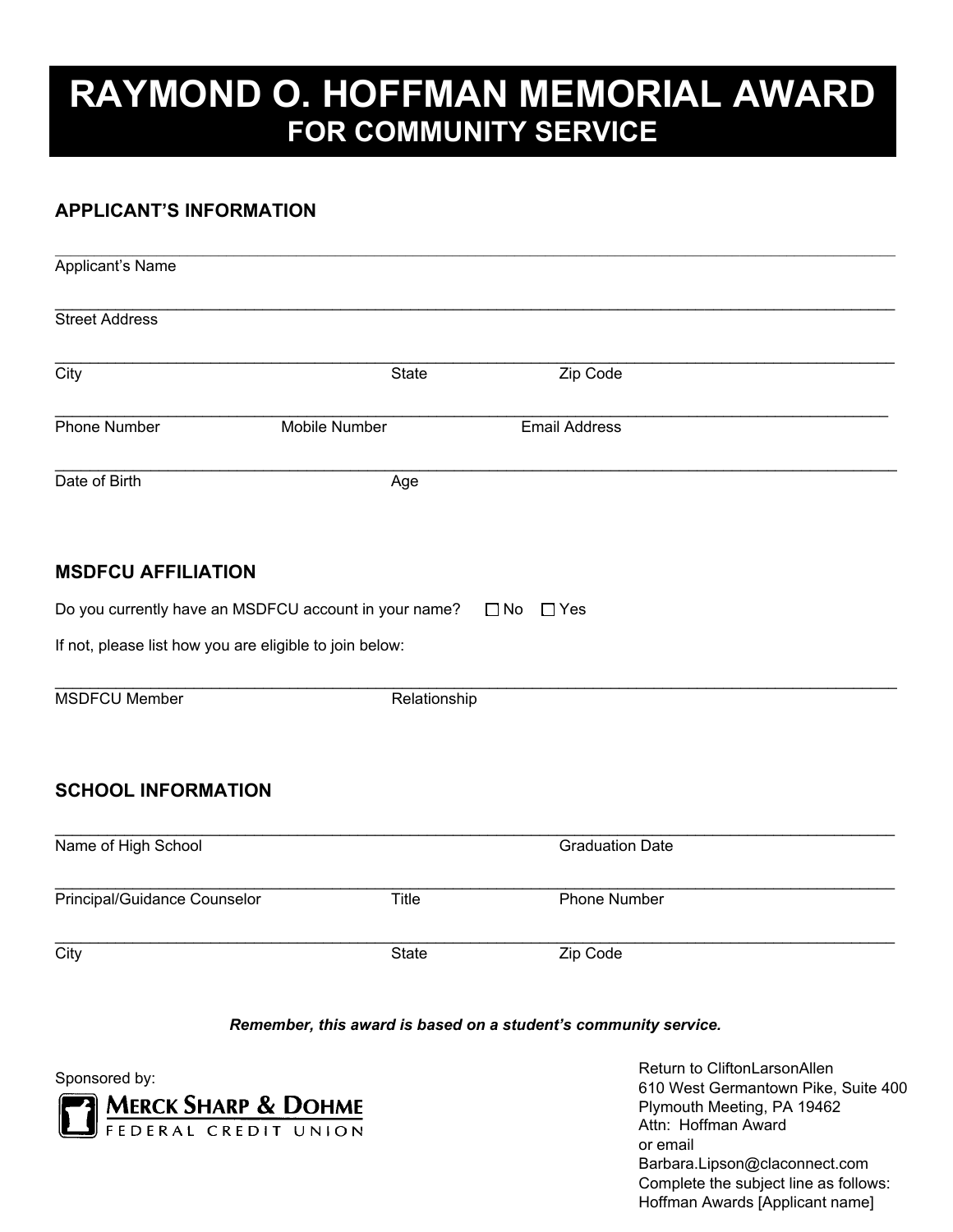## **COMMUNITY SERVICE / VOLUNTEER ACTIVITIES**

List all of the community-related service activities and projects in which you have been involved throughout high school. This should not be a section to list all of your extra-curricular activities. Instead, list activities from which the community benefited.

|                                                                |                                              |               | <b>Check Years</b> |  |     | Avg. $#$                             |   | Number |   | Number                       |     | <b>Estimated</b> |
|----------------------------------------------------------------|----------------------------------------------|---------------|--------------------|--|-----|--------------------------------------|---|--------|---|------------------------------|-----|------------------|
|                                                                |                                              |               | Participated       |  |     | Hours/                               | X | 0f     | X | of Years                     |     | Total            |
| <b>Volunteer Activity</b>                                      | <b>Coordinator's Name &amp; Phone Number</b> |               | 9 10 11 12         |  |     | Week                                 |   | Weeks  |   | $(1,2,3 \text{ or } 4)$      |     | <b>Hours</b>     |
|                                                                |                                              |               |                    |  |     |                                      | x |        | X | 1.00                         | =   | 0.00             |
|                                                                |                                              |               |                    |  |     |                                      | X |        | X | 1.00                         | $=$ | 0.00             |
|                                                                |                                              |               |                    |  |     |                                      | X |        | X | 1.00                         | $=$ | 0.00             |
|                                                                |                                              |               |                    |  |     |                                      | x |        | X | 1.00                         | $=$ | 0.00             |
|                                                                |                                              |               |                    |  |     |                                      | x |        | х | 1.00                         | $=$ | 0.00             |
|                                                                |                                              |               |                    |  |     |                                      | X |        | X | 1.00                         | $=$ | 0.00             |
|                                                                |                                              |               |                    |  |     |                                      | X |        | X | 1.00                         | $=$ | 0.00             |
|                                                                |                                              |               |                    |  |     |                                      | X |        | X | 1.00                         | $=$ | 0.00             |
|                                                                |                                              |               |                    |  |     |                                      | x |        | X | 1.00                         | $=$ | 0.00             |
|                                                                |                                              |               |                    |  |     |                                      | X |        | X | 1.00                         | $=$ | 0.00             |
|                                                                |                                              |               |                    |  |     |                                      |   |        |   | <b>GRAND</b><br><b>TOTAL</b> |     | 0.00             |
| Do you work a paid part-time job during the school year?<br>No |                                              |               |                    |  | Yes | How many hours do you work per week? |   |        |   |                              |     |                  |
| (If you answered yes) Employer:                                |                                              | Phone number: | Length of Service: |  |     |                                      |   |        |   |                              |     |                  |

**Example: Being the captain of the soccer team is not community service; but volunteering for the Special Olympics through the soccer team is.**

II hereby apply to Merck Sharp & Dohme Federal Credit Union for the Raymond O. Hoffman Award. I attest that the information on the application form is factual<br>and accurately represents my activities for community service and accurately represents my activities for community service.

The applicant must be a member of MSDFCU or be eligible for membership according to the by-laws of the credit union. If you are not currently a member and are<br>calcrived for the guard are assembled in the granad in you name selected for the award, an account will be opened in you name and the award will be deposited.<br>A

QÁ^|^&c^åÁærÁænÁ}^¦ÁrÁn@ÁP[~{æ}ÁDĘælåÉÁQKãç^ÁTÙÖØÔWÁj^¦{ã∙ã{}Áq{Ár^Ár^ÁæqåÁænÁj@q{\*¦æ}@Á¦¦Áã^}^••Á;√Ár^•^|√S}Áæ}^Á;√ATÙÖØÔWoræåç^¦œã^{^}orÁ<br>[¦Áræl\^cã\*Áræe^¦ãæn+EÄ

Signature Date **Date** 

#### **REMEMBER TO INCLUDE THE FOLLOWING ITEMS:**

**TO INCLUDE TO INCLUDE THE PAGE TYPEWRItten Essay (use the next page)** Two Letters of Endorsement (on official letterhead)

Mail completed applications to: CliftonLarsonAllen, 610 West Germantown Pike, Suite 400, Plymouth Meeting, PA 19462, Attention: Hoffman AwardEmail completed applications to: Barbara.Lipson@claconnect.com Complete the subject line as follows: Hoffman Awards [Applicant name]